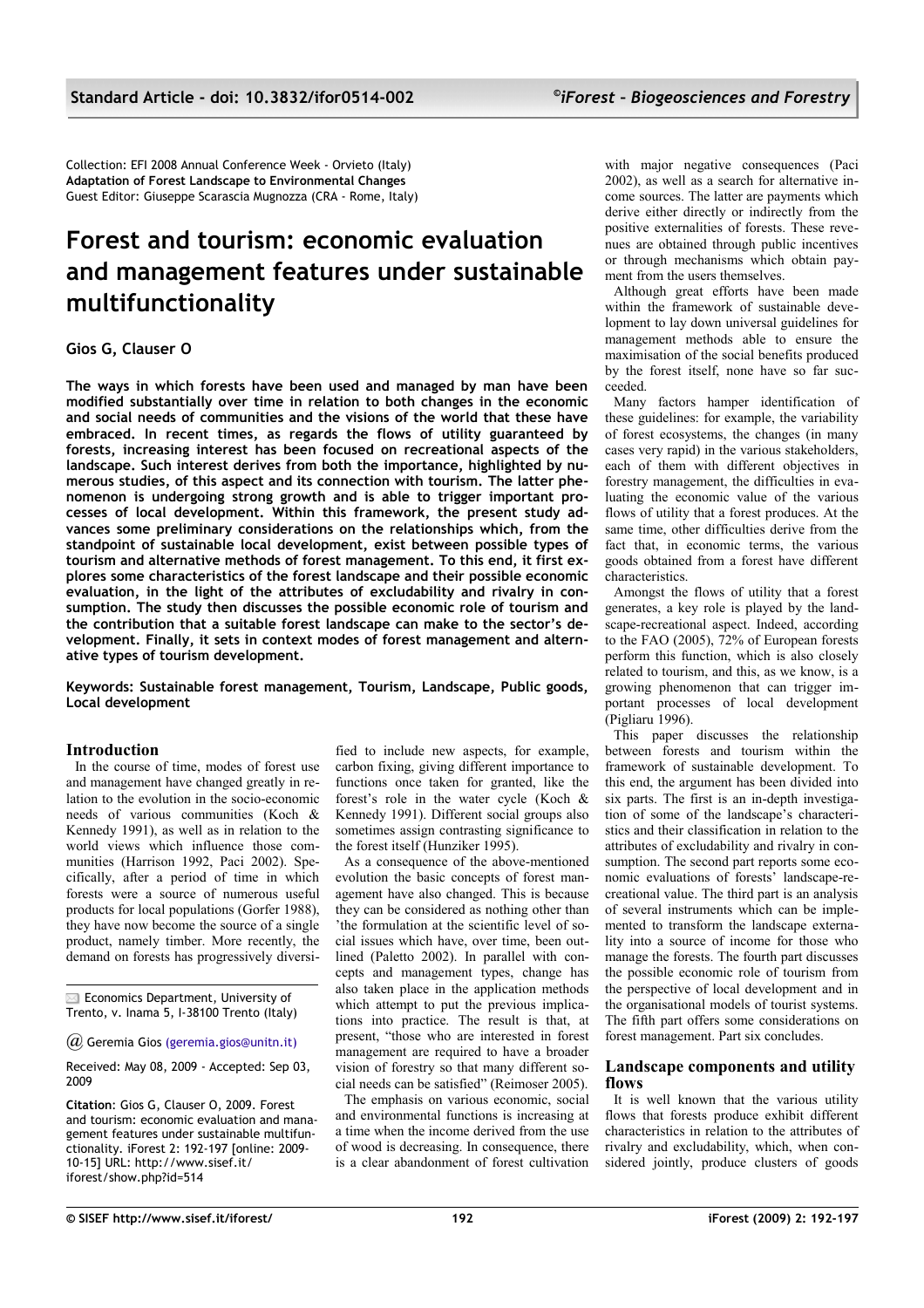with similar economic characteristics. If we consider these two attributes and examine their most recent evolution, we can understand how a substantial change has come about at a general level within the forest. In the Western world, consideration of the forest as a source of private good, such as timber, has gradually given way to its increasing importance in the supply of public and semi-public goods. In fact, up until fifty years ago, forestry developed in a way in which the primary interest was in wood production, while the cost of labour was low; today that has changed, so it is necessary to take advantage of the natural opportunities in a way which at the same time maximises mass production and quality in the least expensive way (Paci 2002).

Among those opportunities is the forest's crucial role in formation of the landscape. Nevertheless, implicit recognition of the forest's role in regard to the landscape has not always been followed by coherent policies for the management of forests.

The importance of the landscape is obvious, but it is more difficult to give it a universal definition. In fact, the term "landscape" traverses many fields of knowledge (Novelli 2005), is susceptible to a variety of meanings (Distasio 1998), and allows different ideas and knowledge to be connected with one another (Deffontaines 2004). Moreover, the concept that the rural landscape is a "permanent creative process" (Tabet 1963) implies on the one hand that analysis of the landscape must take account of the factors which produce the landscape transformation, and on the other that the evaluation must be performed in historical and dynamic terms, instead of being restricted to a static analysis based solely on aesthetics.

In this regard, Vos & Meekes 1999, when referring to the rural landscape, and therefore implicitly to the role of the forest landscape, maintain that 'People are shopping in the landscape'. In this framework it can be argued that if the landscape is an utility for those who enjoy it, the relative demand for it becomes quite complex and "…can be satisfied by a heterogeneous mosaic of landscape types, characterized by variable modalities and intensities of man's interventions, but with forms and functions equally desirable in different social contexts" (Price 1978).

From the point of view of demand, the value of rural landscape can be considered as the sum of three main components: scenic (or landscape) value, recreational value, and nostalgic (or evocative) value. Unlike the first two, the last component is not connected to direct use of the good (Dillman & Bergstrom 1991).

Scenic value, combined with aesthetic quality, is in its turn composed of various elements, which some authors (Price 1978, Van den Berg & Wlek 1998) identify as quality, normality, peculiarity, diversity, stability, whereas others (Kaplan 1979) consider the relevant elements to be coherence, legibility, complexity, mystery. Finally, in a few cases (Tempesta & Thiene 2006), emphasis is placed on the role which specific elements may have in modifying the level of appreciation that a certain landscape can arouse.

Therefore, the complexity of the mosaic which makes up the landscape is such that even in economic terms it can be considered as a group of goods rather than a precisely identifiable product. This situation applies to other flows of utility produced by forests as well. Consider the case of biodiversity. The result is that, even in relation to the attributes of excludability and rivalry, different "products" of the forest can be classified into different clusters, as illustrated in [Tab. 1.](#page-1-0)

In almost all cases, the interaction between tourist activity and the forest landscape operates through consideration of the latter as a support for recreational activities. It is accordingly useful to start by attempting to classify the roles that a forest landscape may perform within different types of recreational areas. For this purpose, only use values will be considered, which means the recreational and scenic components of the landscape.

It is necessary to reclassify these components in the light of work by Clawson et al. 1960. Depending on one's perspective, forests can be wholly or partially useroriented or resource-based recreational areas, or they may even assume the function of a background.

In the first case, the forest (or elements of it) becomes a specific resource with which to attract the attention of tourists. An example is provided by acrobatic parks. The area occupied is usually relatively small, and it is possible to gain exclusivity of its use and utilise it for tourism initiatives which do not belong to a system. In the second case, the forest constitutes a generic resource for tourism, even if it is not always replaceable. It can be regarded as an element of the scenario in which different elements of the supply are located in order to make up the tourist destination. The area occupied is generally very large but delimited by sufficiently identifiable borders. It is not possible to have use exclusivity and there may be cases of congestion. In the third case, the forest is not perceived as a decisive element in the tourist supply, although it is an important factor in determining the overall attractiveness of the tourist destination. The area occupied is generally large, situated away from the central zones of the tourist destination and not clearly delimited to the observer. It is obviously not possible to have exclusivity, but cases of congestion are unlikely.

#### **Economic evaluation of the landscape-recreational component of the forest**

The bulk of research conducted to give a value to the landscape-recreational function of forests - in order to simplify the complex analytical framework and to overcome the difficulties of assigning weights to the various components - has sought to obtain the values attributed to forests by visitors. The surveys carried out for this purpose are numerous. In Italy alone, during the period between 1982 and 2005 (Paletto 2002, Novelli 2005), at least 40 surveys of this type were conducted. There are, however, far fewer monetary evaluations of the landscape as such: for example, Tempesta & Thiene (2006) count 39 surveys on this topic relative

<span id="page-1-0"></span>**Tab. 1** - Flows of utility generated by the forest. Source: Our elaboration on OECD 2001.

| Goods                                        | Non-rival                                                                                                               | Congestible                                                                       | <b>Rival</b>                                                                    |
|----------------------------------------------|-------------------------------------------------------------------------------------------------------------------------|-----------------------------------------------------------------------------------|---------------------------------------------------------------------------------|
| Non-excludable                               | Purely public goods:<br>$-CO2$ fixation<br>- elimination of pollutants<br>- landscape (non-use values)                  | Open access resources:<br>- landscape (in resources-based)<br>recreational areas) |                                                                                 |
| Excludable to<br>outsiders of a<br>community | Local public goods:<br>- hydro-geologic protection<br>- regulation of the water cycle<br>- landscape (scenic component) | Common property resources:<br>- hunting                                           |                                                                                 |
| Excludable                                   | Toll goods:<br>- landscape (option values)                                                                              | Club goods                                                                        | Private goods:<br>- timber<br>- landscape (in recreational areas user-oriented) |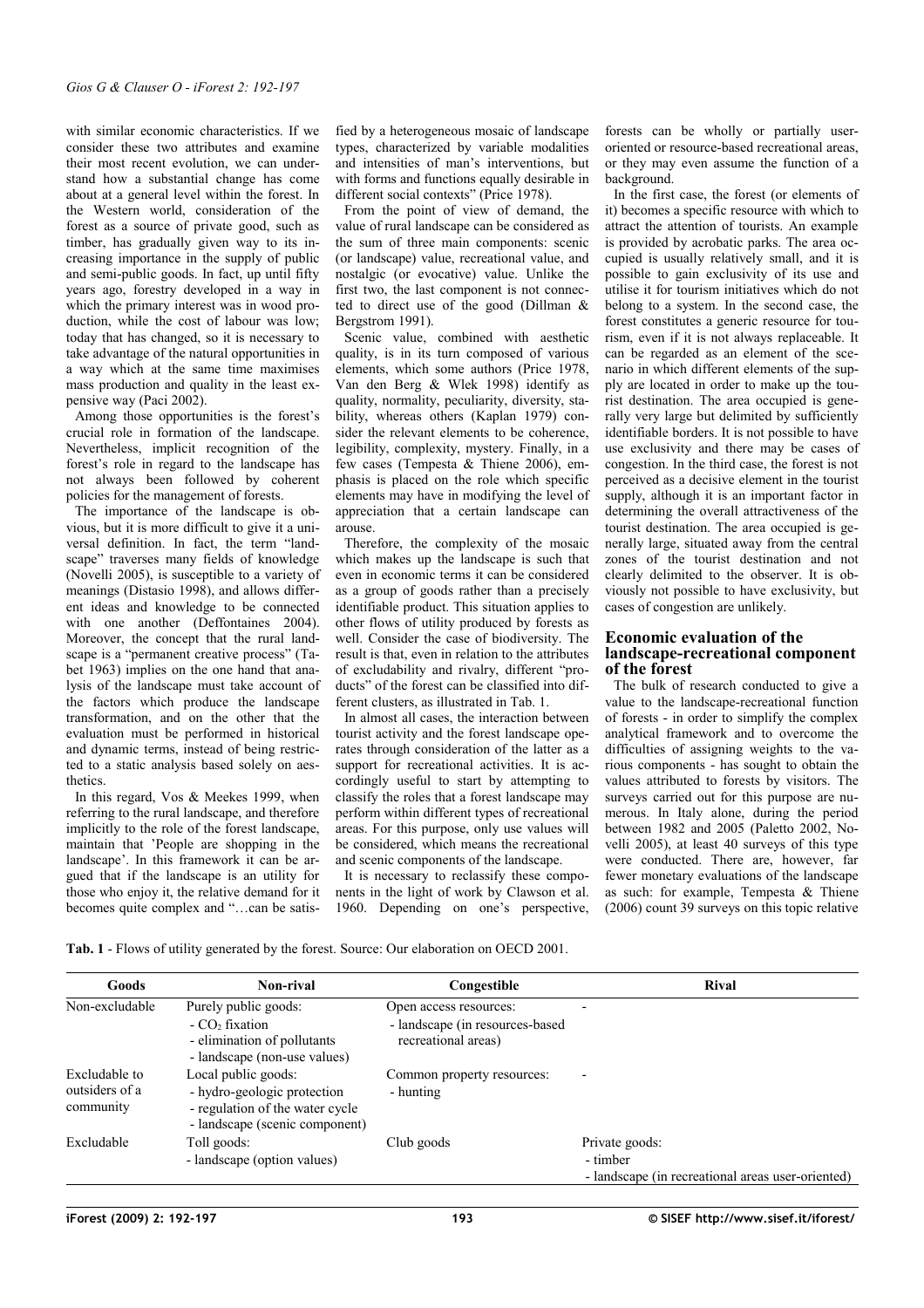<span id="page-2-1"></span>**Tab. 2** - Value of timber production and landscape-recreational function (euro/ha). Source: Our calculations based on Merlo & Croitoru 2005.

| Country  | <b>Industrial</b><br>roundwood | Firewood | <b>Recreation</b><br>value of parks | Recreation<br>value of forests |
|----------|--------------------------------|----------|-------------------------------------|--------------------------------|
| Croatia  | 75.8                           | 12.7     | 450.0                               |                                |
| France   | 72.8                           | 16.4     | $\overline{\phantom{0}}$            | 114.5                          |
| Greece   | 8.4                            | 5.1      | 12.0                                |                                |
| Italy    | 24.3                           | 26.4     | $\overline{\phantom{0}}$            | 19.7-48.8                      |
| Portugal | 130.5                          | 11.3     | $\overline{\phantom{0}}$            | 4.9                            |
| Spain    | 27.8                           | 1.5      | 95.0                                |                                |
| Slovenia | 76.0                           | 10.3     |                                     |                                |

to Europe and only a few of them concern forests.

The findings of the above-mentioned studies can be generalised only with caution, given that the scenario in which the research is conducted is of great relevance. Amongst other things, owing to the survey methodology used in many cases only the value per visit is determined with no reference made to values by surface area. This obviously makes the values obtained more difficult to use for management purposes. In fact, it has been emphasised that preferences regarding the same landscape vary considerably if it is presented to the respondents as existing or as deriving from a potential transformation process (Hunziker 1995).

The availability of a significant number of surveys, however, allows one to gain an order of magnitude of the landscape value of forests. For example, by analysing 38 surveys conducted in Italy between 1982 and 2006, and stating the values in 2007 prices, one can determine that the value for each visit varies between 1.26 and 32.88 euros, with an average value of 8.21 euros. This average is influenced by a few particularly large values. In fact, almost half of the values found fell between three and five euros per visit.

The values obtained in the surveys mentioned above are probably overestimated in respect of the average values to be found in all forests, owing to the fact that the surveys were probably conducted in areas of particular importance to the aspect analysed. Nevertheless, they are interesting values, as confirmed by comparison of the landscaperecreational and the timber production values of the same forests. Similar comparison can be made with regard to the forests of some Mediterranean countries (see [Tab. 2](#page-2-1) and [Tab. 3](#page-2-0) for Italian forests).

Finally, regarding the problems of management and local development, it is advisable to bear in mind an aspect of landscaperecreational values related to capital intensity. The landscape-recreational values appear high if we compare them with those related to timber production, but they are very low if we compare them with those guaranteed by alternative forms of land use. In order to produce adequate income for today's needs, therefore, large surfaces are required for timber production. Such surfaces are not always available, either because the firms are too small or because they are not compatible with adequate local development, which requires a sufficient population density. Finally, alternative uses, even for tourism, may be of interest and may create conflicts in relation to the planned land use.

### **Instruments to internalise positive landscape externalities**

The increasing economic weight of the forest in landscape-recreational terms is accompanied on the one hand by the growing importance of tourism within the European economic system, and on the other by the fact that those affected by utility flows produced by the forest are segments of the population increasingly distant from it.

This evolution has created numerous problems largely because of the simultaneous reduction in the profitability of the forest as a timber producer. This phenomenon has stimulated a search for alternative sources of income in order to prevent the abandonment of the forest which causes numerous environmental, economic and social problems in broad areas such as the alpine regions.

At the same time, this evolution obviously requires management methods and instruments which differ from those of the past and which may generate conflicts among different uses and among potential beneficiaries.

This consideration also applies to the landscape as a shared space in which different communities and individuals pursue a variety of goals, and with regard to which it is difficult, if not impossible, to identify property rights. The landscape can therefore become controversial and raise numerous issues, such as the methods used to allocate the resources necessary for its production, definition of the subjects entitled to decide such matters, and how those to be paid for their conservation should be compensated.

A pleasant landscape is a positive externality of human activity and, in our case, of forest activity. How a forest is managed greatly influences the degree of landscape appreciation. At the same time, timber production and the landscape represent a joint production. Generally speaking, improvement of the landscape function increases the costs of and/or reduces timber production, with a consequent fall in income for owners of the forests and, if other compensating factors do not come into play, impoverishment of the local population.

In order to identify suitable measures with which to quantify positive landscape externalities produced by the forest together with other public goods, we can proceed from two different starting-points. The first requires that there is a reward at least equal to the higher costs (or lower profits) that the forester receives from conserving a pleasant landscape. The second requires that landscape 'production' be paid by an amount equal to that of the benefits produced. Of course the two solutions imply different evaluations of the propriety right connected with the natural good "landscape"

Without going further into this aspect, although it may be of some importance from an application perspective, we can state that the available economic policy tools can be grouped into three different sets of intervention methods.

The first seeks to internalise the positive externalities produced by obliging those who use them to pay for them. The second consists of compensatory interventions granted by a public body. The third operates within the framework of local development and uses instruments derived from the management of common property resources.

These three types of intervention are not always mutually exclusive; rather, they are complementary to each other, or better they can be used in function of the characteristics of the forest landscape considered and of the economic system in which the landscape is embedded. To illustrate this, below are some brief considerations on tourism within the local development process, as well as on the

<span id="page-2-0"></span>**Tab. 3** - Value of timber production and landscape-recreational function (euro/ha). Source: (a) Paletto 2002, (b) Gios et al. 2008, (c) Marangon & Gottardo 2001.

| $\,$                   | <b>Oulx Municipality</b> <sup>(a)</sup> | <b>Trento Province</b> <sup>(b)</sup> | Friuli Region <sup>(c)</sup> |
|------------------------|-----------------------------------------|---------------------------------------|------------------------------|
| Timber production      | 40.01                                   | 94.47                                 | 137.4                        |
| Utilised production    | n.a.                                    | 45.86                                 | n.a.                         |
| Landscape recreational | 55.16                                   | 4794                                  | 158.9                        |
| value                  |                                         |                                       |                              |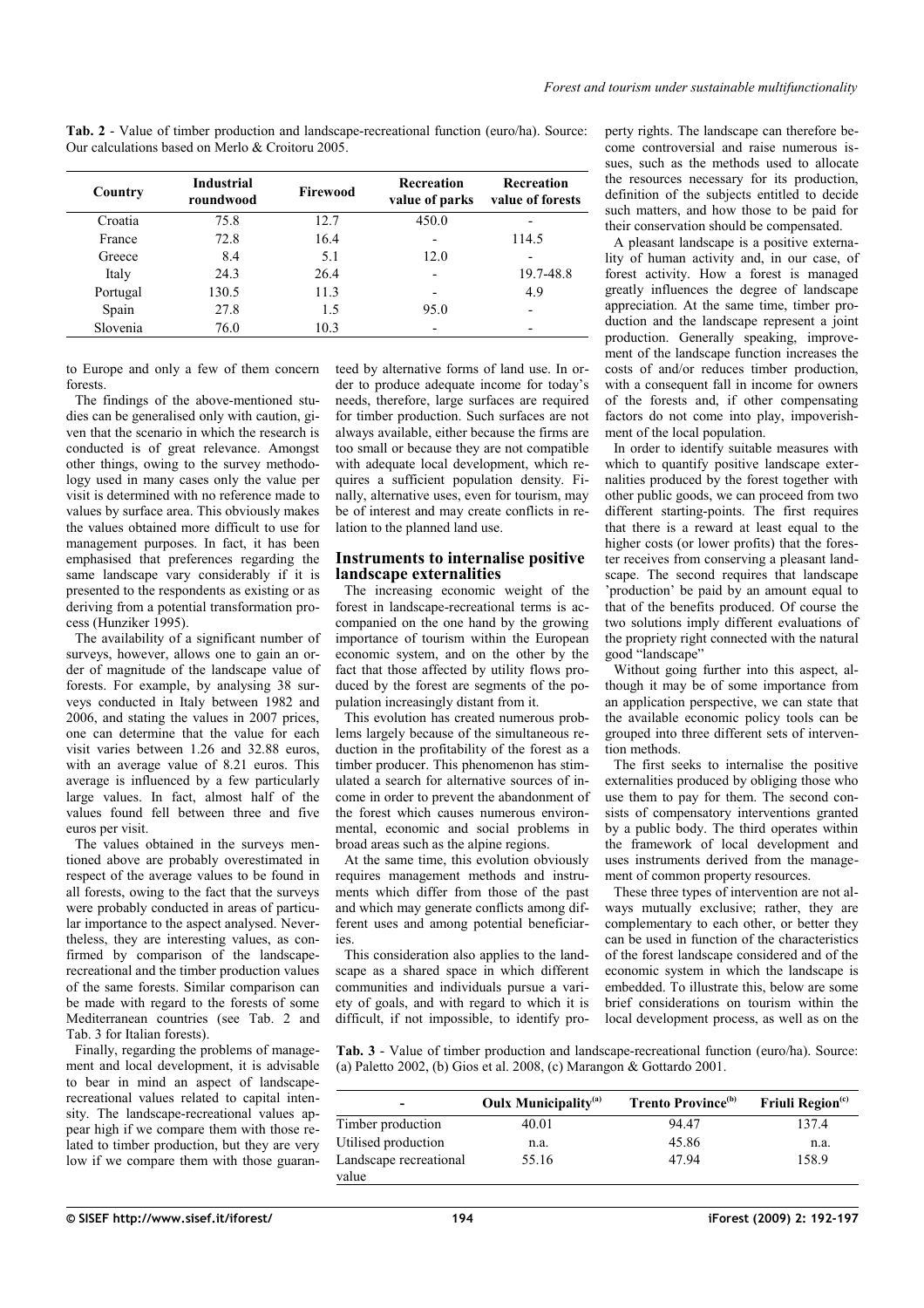possible connection between the landscape and recreational activity with regard to tourism.

# **Tourism and local development**

It is well known that tourism is not a welldefined production activity but rather an aggregate of services and activities from various economic sectors. The nature of the tourism product is extremely composite and complex (Della Corte 2000, Rispoli & Tamma 1995). It is characterised by a type of use related to the features of the environment and by the fact that the activities of several players form a system (Tamma 2002). At the same time, the impact that tourism itself produces is also systemic, given that the tourism industry tends to involve the entire economy of the territory in which it operates, with effects of a social, cultural and environmental nature (Clauser et al. 2001).

Like many other sectors, tourism has undergone radical changes (Ejarque 2003, Godfrey & Clarke 2000). On the demand side, these changes have produced an increase in tourist interest in nature, and on the supply side, growing awareness that nature and territory are resources which must be managed sustainably and not indiscriminately (Godfrey & Clarke 2000).

It is evident that tourism can be an important factor in local development. For this to occur, however, three fundamental conditions must be in place (Rispoli & Tamma 1995, Tamma 2002):

- presence of attractiveness factors, *i.e.*, resources of various kinds able to stimulate demand;
- uniform vision of the area with a geographically identified territory;
- cooperation among the actors involved with a view to an integrated supply.

Nonetheless, tourism supply is often not structured in the best possible way. In fact, the configurations of the supply can be (Brunetti 1999):

- sectorial (not systemic), when the relationships among the subjects involved are random and unplanned;
- weakly systemic, when the supply actors feel that they are part of a uniform body, even if it is only a "loosely coupled" one;
- strongly systemic, when the actors are connected in a local tourist supply system in which the relationships among the subjects involved are institutionally planned.

It is obvious that in the first case there is room for some tourist activities, but not for a tourist system. The different configurations are important, however, even for selecting the tools with which to internalise the benefits produced by the forest landscape, as shown in more detail below.

## **Different approaches to forest management**

Awareness of the forest's ability to perform many functions has led over the years to identification of various principles on which forest management should be based. In relation to the evolution of society's needs, new management schemes have been developed for the purpose of multiple use management, multifunctional forest management, and ecosystem management.

Multiple use management (Fernand 1995) centres on cultivation techniques for the uses and the utilities that goods and services supplied by the forest provide for man. Some techniques of multiple use management are multi-purpose land use, multi-user forest management (Buttoud 2002) and multi-beneficiary forest management. These last two variants have been devised to satisfy growing demand for participation in the planning of cultivation and use operations. Planning is no longer the exclusive task of forest technicians but now also involves the users or beneficiaries. In application of the previously-mentioned principles, two different cultivation techniques have been developed, one consisting of large-scale segregation (Pearson 1944), the other of complete inteeration and equal priorities (Dana  $1943$ ). The former provides for zoning and for time segmentation in areas designed for a single prevalent use. The second envisages the simultaneous pursuit of all uses across the entire area. There is also an intermediate technique: small-scale segregation, which consists of designing small areas for single prevalent uses (Helliwell 1987).

The goal of multifunctional forest management (Hytönen 1995) is to optimise the functions of forests regardless of whether they are more or less useful for man. Compared with multiple use management, the time frame is wider. The management methods incorporating these principles are goaloriented and they comprise so-called integrated forest management (Jeffrey et al. 1970, Erdle 1996). Unlike multi-user and multi-beneficiary forest management, when this method is used, the role of forest technicians becomes more important because they can only indirectly take the needs of different social actors into account. These principles underlie the wake theory (Koch & Kennedy 1991, Merlo & Rojas Briales 2000). In this case, it is believed that maximising timber production will bring improvements in all other functions, so that multi-functionality is consequently optimised.

In ecosystem management (Behan 1990), the planning of cultivation is not restricted to single functions but considers the ecosystem in its entirety, including all possible existing interconnections. The management method incorporating these principles is based on

continuously monitored and revised plans. Participation in the management process of all stakeholders is envisaged, and the attainable results are evaluated from the landscape standpoint.

## **Forest management, landscape and tourism**

Forest management is therefore a way to maintain the balance of a complex system in which there are joint forms of production and goals and constraints which are partially conflicting. This conflict may arise within a forest system or even on a territorial scale with other economic agents operating in the same area. Therefore, if the purpose is to obtain efficiency and sustainability, it is essential to identify the relevant aspects and to use mutually consistent instruments. Of course, operating in this way requires bearing in mind the constraints which arise from the many objectives and players involved and which become much more incisive when the latter are numerous, whereas efficiency in achieving a single objective does not always represent a necessary condition for obtaining the global efficiency of the entire system.

If examination is restricted to aspects regarding the relationships among forest management, landscape and tourism, the following conclusions can be drawn.

In cases where the forest landscape represents a specific resource (as illustrated in section  $5)$  for tourist activity, the solution for the internalisation of the positive externalities produced is of Coasian type; that is, it is based on introduction of entry tickets paid by users. This solution appears to be applicable to small forest areas, including those with particularly interesting natural features, or those in which major investments have produced specific infrastructures (for example, those relative to acrobatic parks). In this case, multiple use management appears to be the most suitable managerial method to adopt. The presence of conditions enabling reliance on specialisation and economies of scale suggests that, in the majority of cases, the technique of large-scale segregation should be employed. Less frequently, and in the context of cases in which the additional investments are extensive (for example, pay trails connecting panoramic points, presence of biodiversity, areas dedicated to the gathering of underbrush products, etc.), it may be advisable to employ the equal priorities technique, because this is based on principles of economy of scope. This course of action is also compatible with tourism initiatives which are relatively isolated and not integrated into a system (although it would be of greater advantage if they were).

When the forest landscape represents a background scenario, the solution can only be a compensation of public nature. Case studies on public intervention are too nume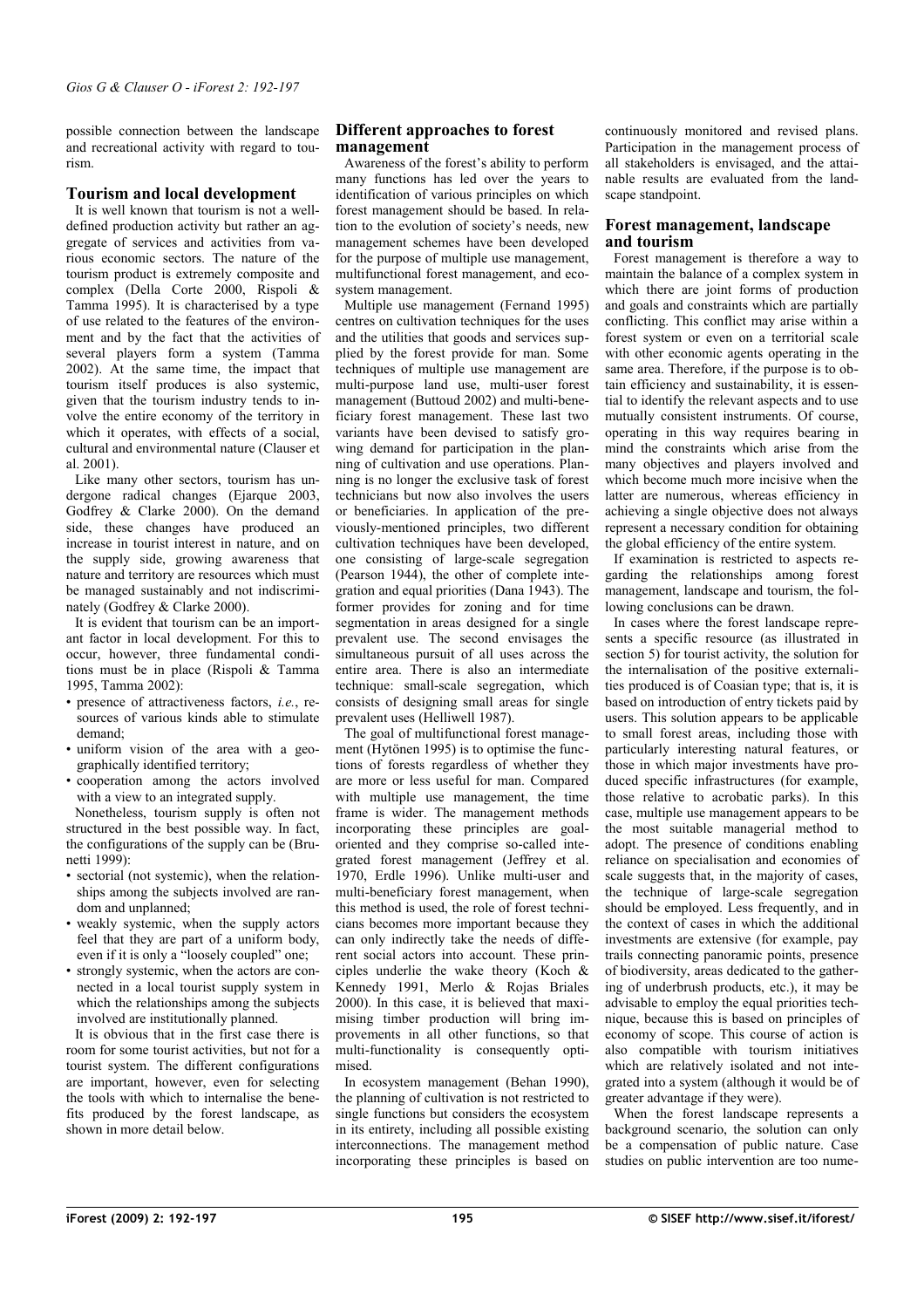rous and too well-known to require further analysis here. Suffice it to mention the measures put in place by the European Union. From the forest management standpoint, it seems reasonable to operate within the multifunctionality framework, given that the interest in conserving the landscape externality appears to be widespread, but without it being a decisive factor for any of the stakeholders involved and consequently of little relevance to the definition of forest management methods. This interest, moreover, is held not only by tourists and tourist operators but also by residents and, owing to conditions of reduced excludability and rivalry, one comes close to the situation of a purely public good. If there are no problems in guaranteeing the other forest functions, it is helpful to refer to the wake effect. Among other things, it can be argued that maximising the biomass will guarantee better coverage of the surface and consequently generate a better "background" effect. Finally, from the tourism system standpoint, the feature which best describes this is the presence of weak ties among the various actors involved.

When the landscape is a scenario, and not just a simple production input, and directly enters into the function of visitor utility, producing a trade-off between resource consumption and supply quality (Pigliaru 1996). it is necessary to use the forest for the purpose of local development. Participation by all actors in the definition of goals is absolutely necessary. In recent times, among the methods piloted in relation to the rural landscape in its entirety are those relating to management agreements and maintenance agreements in the English-speaking countries, and those relating to cultivation contracts in France. With reference to forests, we can mention Scotland and England. Some of the first schemes of this kind, however, have encountered problems (Whitby & Saunders 1996). Among those specifically aimed at the forest world are the community forests (Colangelo G et al. 2006) which arose from institutional planning and are characterised by intense participation. This approach appears very interesting because, when certain conditions are met (Pieraccini 2008), it is possible to revitalise old experiences of collective management regarding vast forest areas in many European countries. Moreover, it seems well-established (Gios & Raffaelli 2003) that different areas are subject to objective conditions (relating to the resource to be managed) and subjective conditions (relating to the users of the resource), which, according to Ostrom (Ostrom 1990, Ostrom 1998), increase the likelihood that self-governing organisations will emerge to manage open access resources and influence the benefits attainable and the costs which must be incurred in order to obtain them. In this case, it seems preferable to plan an ecosystemic type of forest management by using the long-standing techniques of naturalistic forestry. This is a management method in which man is an active component of the ecosystem, undertaking the role of managing in order to maintain the ecosystem in a dynamic equilibrium. Obviously, this type of approach is possible only with organised tourism within a local system of tourist supply.

The three above-mentioned approaches are ideal models which are rather difficult to identify unequivocally in concrete situations. In the majority of cases, there will be situations in which the elements present will make it necessary to use several instruments simultaneously. In these cases, definition of the relative importance of the different goals and the capacity to use the appropriate instruments are of crucial importance to ensure the long duration of the chosen model management.

# **Concluding remarks**

As with other positive externalities produced by forest management, with the also it is difficult to internalise the benefits produced. In this regard, the possibility of introducing forms of payment to use landscape services seems restricted to a relatively small number of specific situations. Somewhat commoner seem to be areas in which the principle of collective ownership can be applied and in which payment is not made directly by those who use the landscape but rather by actors (hoteliers, shopkeepers, service firms) that benefit from the presence of the tourists. In all other cases remuneration of the landscape externality can only derive from action by the state.

Whatever the case may be, it is necessary to ensure coherence between the mode of forest management, the type of tourism, and the characteristics of the model of local development which are to be pursued. This objective is not easy to achieve, given that it is pursued within a complex situation where, besides the importance of individual factors, account must be taken of the relations among them. It is also necessary to bear in mind that this is a dynamic context in which the speed with which it is necessary to operate is not the same for the various systems considered. Specifically, the time necessary to ensure that changes in forest management are sustainable may be much longer than the time that the other actors involved in local development are willing to accept. This may generate conflicts and the necessity to operate by applying the precautionary principle.

Finally, one must emphasise that coherence between forest management, tourism and local development requires suitable policies that, amongst other things, imply the income redistribution from the actors who benefit to those who bear the costs of creating pleasant and appreciated landscapes.

#### **References**

- Behan RW (1990). Multiresource forest management: a paradigmatic challenge to professional forestry. Journal of Forestry 88 (4): 12-18.
- Brunetti F (1999). Il turismo sulla via della qualità. Cedam, Padua, Italy.
- Buttoud G (2002). Multipurpose management of mountain forests: which approaches? Forest Policy and Economics, Special Issue on Multipurpose Management of Mountain Forests 4 (2): 83-87. - doi: [10.1016/S1389-9341\(02\)00008-](http://dx.doi.org/10.1016/S1389-9341%5C(02%5C)00008-4) [4](http://dx.doi.org/10.1016/S1389-9341%5C(02%5C)00008-4)
- Clauser O, Franch M, Gios G (2001). Compatibilità tra sviluppo della domanda di turismo invernale nelle Dolomiti e sostenibilità ambientale. In: "La Sardegna nel mondo mediterraneo: Quinto convegno internazionale di studi Turismo e Ambiente" (Scanu G ed). Sassari (Italy) 28-30 October 1998. Patron editore, Bologna, Italy.
- Clawson M, Held B, Stoddard CH (1960). Land for the future. Johns Hopkins Universiy Press, Baltimore, USA.
- Colangelo G et al. (2006). L'esperienza delle community forests in Inghilterra. Ri-Vista. Ricerche per la progettazione del paesaggio 4 (6): 1-10.
- Dana ST (1943). Multiple use, biology and economics. Journal of Forestry 41 (9): 625-626.
- Deffontaines JP (2004). L'objet dans l'espace agricole. Le regard d'un géoagronome. Natures Sciences Sociétés 12: 299-304. - doi: [10.1051/](http://dx.doi.org/10.1051/nss:2004041) [nss:2004041](http://dx.doi.org/10.1051/nss:2004041)
- Della Corte V (2000). La gestione dei sistemi locali di offerta turistica. Cedam, Padua, Italy.
- Dillman BL, Bergstrom JC (1991). Measuring environmental amenity benefits of agricultural land. In: "Farming in the countryside: an economic analysis of costs and benefits" (Hanley N ed). CAB International, Wallingford, UK.
- Distasio M (1998). L'economia del paesaggio rurale. Agribusiness Paesaggio e Ambiente 1: 22- 39.
- Ejarque J (2003). La destinazione turistica di successo. Marketing e management. Hoepli, Milan, Italy.
- Erdle TA (1996). Elements of integrated forest management. Integrated Forest Management Workshop. [online] URL: [http://mf.ncr.](http://mf.ncr.forestry.ca/conferences/ifm/erdleeng.html) [forestry.ca/conferences/ifm/erdleeng.html](http://mf.ncr.forestry.ca/conferences/ifm/erdleeng.html)
- FAO (2005). Global forest resources assessment 2005-15 Key Findings. FAO, Rome, Italy.
- Fernand J (1995). Multiple-use forestry A concept of communication. In: "Multiple-use forestry in the Nordic countries" (Hytönen M ed). The Finnish Forest Research Institute, Helsinki, Finland, pp. 67-80.
- Gios G, Goio I, Pollini C (2008). The development of forest accounting in the Province of Trento, Italy. Journal of Forest Economics 14: 177-196. - doi: [10.1016/j.jfe.2007.09.002](http://dx.doi.org/10.1016/j.jfe.2007.09.002)
- Gios G, Raffaelli R (2003). Lo strumento consortile per la gestione e lo sviluppo del territorio nelle aree montane. In: "Cosa apprendere dalla proprietà collettiva. La consuetudine fra tradi